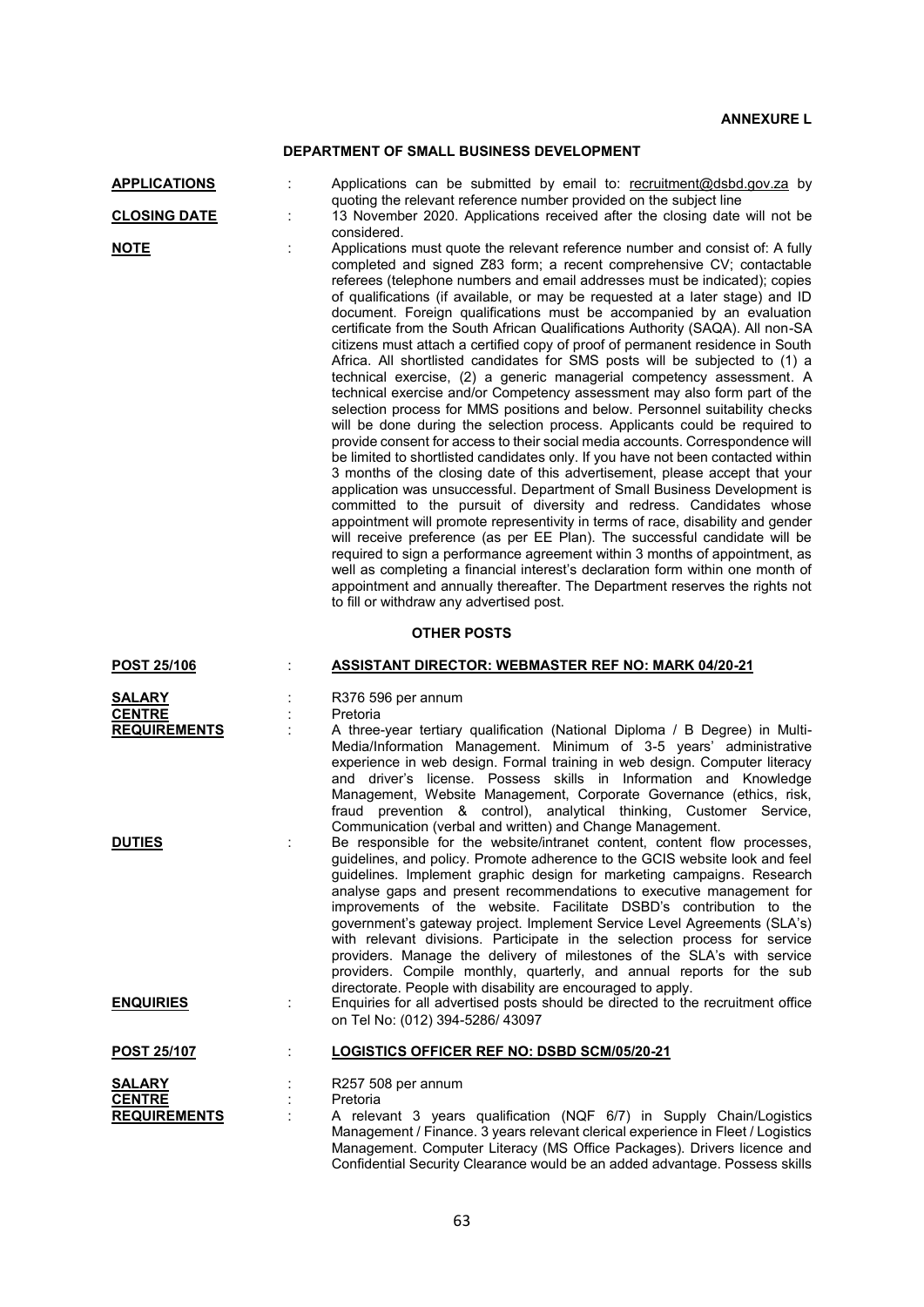| <b>DUTIES</b><br><b>ENQUIRIES</b>                     | in Planning and Organising, Listening, Problem Solving, Teamwork,<br>Communication both verbal and written and reporting<br>Implement Tools of Trade and Fleet Management policies and procedures.<br>Provide inputs in the development and review of tools of trade and fleet<br>management policies and procedures. Advise on the implementation of tools<br>of trade and fleet management policies and procedures. Raise awareness on<br>tools and fleet management policies and procedures via workshops and<br>information circulars. Monitor compliance to tools of trade and fleet<br>management policies and prescripts. Perform Fleet Management Services<br>such as managing the utilisation of pool cars; conducting pre-trip and post trip<br>inspections; reconcile kilometres on the cars against the log book; maintain<br>fleet management records; coordinate maintenance and leasing of cars.<br>Provide Tools of the Trade Management Services such as managing cellular<br>phones contracts, 3Gs and sim cards; maintain tools of trade management<br>records; track and follow-up on payments. Communicate with stakeholders,<br>clients, management, service providers and colleagues: Address queries and<br>draft general correspondence i.e. response letters, emails, status reports,<br>submissions and memorandums; Give advice on procedural and technical<br>related matters in respect of tools of trade and fleet related matters and<br>communicate via formal presentation.<br>The Recruitment Office Tel No: (012) 394 1440 / 5286 / 3097                                                                                                                                                                                                                                                                                                                                                                   |
|-------------------------------------------------------|------------------------------------------------------------------------------------------------------------------------------------------------------------------------------------------------------------------------------------------------------------------------------------------------------------------------------------------------------------------------------------------------------------------------------------------------------------------------------------------------------------------------------------------------------------------------------------------------------------------------------------------------------------------------------------------------------------------------------------------------------------------------------------------------------------------------------------------------------------------------------------------------------------------------------------------------------------------------------------------------------------------------------------------------------------------------------------------------------------------------------------------------------------------------------------------------------------------------------------------------------------------------------------------------------------------------------------------------------------------------------------------------------------------------------------------------------------------------------------------------------------------------------------------------------------------------------------------------------------------------------------------------------------------------------------------------------------------------------------------------------------------------------------------------------------------------------------------------------------------------------------------------------------------------------------------------|
| <b>POST 25/108</b>                                    | HR PRACTITIONER: PM & HRD REF NO: PM&HRD/06/20-21                                                                                                                                                                                                                                                                                                                                                                                                                                                                                                                                                                                                                                                                                                                                                                                                                                                                                                                                                                                                                                                                                                                                                                                                                                                                                                                                                                                                                                                                                                                                                                                                                                                                                                                                                                                                                                                                                              |
| <b>SALARY</b><br><b>CENTRE</b><br><b>REQUIREMENTS</b> | R257 508 per annum<br>Pretoria<br>An appropriate three (3) year qualification (National Diploma or Degree) in<br>Human Resource Management / Development / Public Administration / Public<br>Management or related. A minimum of 2 years' experience in Human Resource<br>Management or Development environment. Computer literacy with knowledge<br>and experience of Microsoft office packages. PERSAL Certificates<br>(Introduction Leave and Personnel Administration) would be an added<br>advantage. Possess skills in Project Management, Customer Service,<br>Stakeholder Management, Communication (verbal & Non-Verbal), Problem-<br>solving, Planning, Organising and Technical Proficiency.                                                                                                                                                                                                                                                                                                                                                                                                                                                                                                                                                                                                                                                                                                                                                                                                                                                                                                                                                                                                                                                                                                                                                                                                                                        |
| <b>DUTIES</b>                                         | Facilitate implementation of HR policies strategies and plans. Provide<br>recommendations for the improvement of existing policies strategies systems,<br>plans, processes and procedures in the key areas such as the Performance<br>Management System, Training and Development Programmes, Internal and<br>External Bursaries and/or Scholarships, Recognition of Prior Learning,<br>Workplace Skills Plan and additional training plans and Internship Programme.<br>Develop standardised templates, schedules, and registers to support<br>implementation processes. Conduct research on relevant matters and advise<br>on new trends. Conduct awareness, advocacy, and training. Implement and<br>maintain systems, processes, and procedures. Facilitate the submission of<br>Agreements / Assessments / Personal Development Plans, the moderation<br>process, and the PM outcomes process (Improvement Plans / Pay Progression<br>& Cash Awards). Conduct and/or coordinate training interventions. Maintain<br>statistical analysis templates. Develop/maintain HR systems. Develop / design<br>databases. Capture / update information on relevant systems. Maintain hard<br>copy filing systems. Maintain electronic filing systems. Safe keeping of<br>personnel records. Communicate with stakeholders, clients, management &<br>colleagues. Draft general correspondence such as response letters, emails,<br>status reports, memos, presentations, and submissions. Give advice on<br>procedural and technical related matters in respect of human resources<br>development/performance management related policies, strategies and<br>matters to ensure compliance. Conduct formal presentations during awareness<br>workshops/meetings. Provide logistical support services by arranging<br>meetings, venues, and refreshments (includes procurement process). Arrange<br>transport and serve as secretariat on HR meetings. |
| <b>ENQUIRIES</b>                                      | Enquiries for all advertised posts should be directed to the recruitment office<br>on Tel No: (012) 394-5286/ 43097/41440                                                                                                                                                                                                                                                                                                                                                                                                                                                                                                                                                                                                                                                                                                                                                                                                                                                                                                                                                                                                                                                                                                                                                                                                                                                                                                                                                                                                                                                                                                                                                                                                                                                                                                                                                                                                                      |
| POST 25/109                                           | HR PRACTITIONER: HRPSS REF NO: HRPSS/07/20-21                                                                                                                                                                                                                                                                                                                                                                                                                                                                                                                                                                                                                                                                                                                                                                                                                                                                                                                                                                                                                                                                                                                                                                                                                                                                                                                                                                                                                                                                                                                                                                                                                                                                                                                                                                                                                                                                                                  |
| <b>SALARY</b><br><b>CENTRE</b>                        | R257 508 per annum<br>Pretoria                                                                                                                                                                                                                                                                                                                                                                                                                                                                                                                                                                                                                                                                                                                                                                                                                                                                                                                                                                                                                                                                                                                                                                                                                                                                                                                                                                                                                                                                                                                                                                                                                                                                                                                                                                                                                                                                                                                 |

64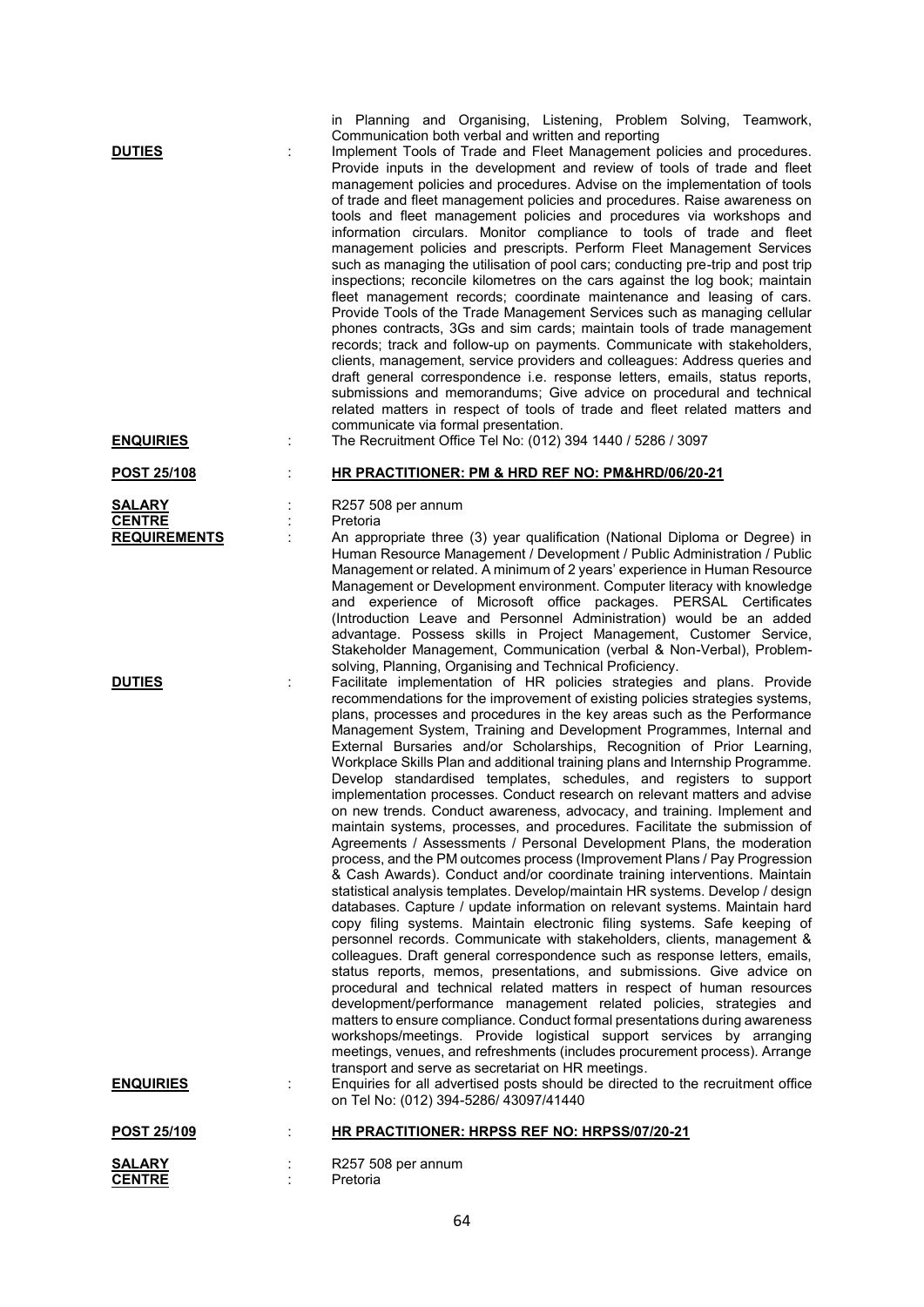| <b>REQUIREMENTS</b>                            | An appropriate three (3) year qualification (National Diploma or Degree) in<br>Human Resource Management or Development / Social/ Behavioural Science<br>(Industrial Psychology) / Public Administration / Public Management or related.<br>A minimum of 2 years' experience in Human Resource Management/<br>Transformation/ Human Resource Planning/ Diversity Management/ Gender<br>Mainstreaming/ Disability Management environment. Computer literacy with<br>knowledge and experience of Microsoft office packages. PERSAL Certificates<br>Leave<br>Personnel<br>Administration<br>(Introduction<br>and<br>Establishment<br>Management) would be an added advantage. Possess skills in Project<br>Management, Customer Service, Stakeholder Management, Communication<br>(verbal & Non-Verbal), Problem-solving, Planning, Organising and Technical                                                                                                                                                                                                                                                                                                                                                                                                                                                                                                                                                                                                                          |
|------------------------------------------------|------------------------------------------------------------------------------------------------------------------------------------------------------------------------------------------------------------------------------------------------------------------------------------------------------------------------------------------------------------------------------------------------------------------------------------------------------------------------------------------------------------------------------------------------------------------------------------------------------------------------------------------------------------------------------------------------------------------------------------------------------------------------------------------------------------------------------------------------------------------------------------------------------------------------------------------------------------------------------------------------------------------------------------------------------------------------------------------------------------------------------------------------------------------------------------------------------------------------------------------------------------------------------------------------------------------------------------------------------------------------------------------------------------------------------------------------------------------------------------|
| <b>DUTIES</b>                                  | Proficiency.<br>Facilitate implementation of HR policies, strategies and plans. Provide<br>recommendations for the improvement of existing policies, strategies, systems,<br>plans, processes and procedures in the key areas such as HR Planning,<br>Employment Equity, HR Information Management. Develop standardised<br>templates, schedules, and registers to support implementation processes.<br>Conduct research on relevant matters and advise on new trends. Conduct<br>awareness, advocacy, and training. Implement and maintain systems,<br>processes, and procedures. Consult business units on human resource needs,<br>collate HR information, and conduct human resource gap analysis. . Maintain<br>HR information for quarterly and annual reporting. Develop / maintain HR<br>systems and databases. Capture / update information on relevant systems.<br>Maintain hard copy and electronic filing systems. Safe keeping of personnel<br>records. Communicate with stakeholders, clients, management & colleagues.<br>Draft general correspondence Give advice on procedural and technical related<br>matters in respect of human resources policies, strategies and matters to<br>ensure compliance. Conduct formal presentations during awareness<br>workshops/meetings. Provide logistical support services by arranging<br>meetings, venues, and refreshments (includes procurement process). Arrange<br>transport and serve as secretariat on HR meetings. |
| <b>ENQUIRIES</b>                               | Enquiries for all advertised posts should be directed to the recruitment office<br>on Tel No: (012) 394-5286/ 43097/41440                                                                                                                                                                                                                                                                                                                                                                                                                                                                                                                                                                                                                                                                                                                                                                                                                                                                                                                                                                                                                                                                                                                                                                                                                                                                                                                                                          |
|                                                | <b>SENIOR PERSONNEL OFFICER REF NO: SPO/08/20-21</b>                                                                                                                                                                                                                                                                                                                                                                                                                                                                                                                                                                                                                                                                                                                                                                                                                                                                                                                                                                                                                                                                                                                                                                                                                                                                                                                                                                                                                               |
| <b>POST 25/110</b>                             |                                                                                                                                                                                                                                                                                                                                                                                                                                                                                                                                                                                                                                                                                                                                                                                                                                                                                                                                                                                                                                                                                                                                                                                                                                                                                                                                                                                                                                                                                    |
| SALARY<br><b>CENTRE</b><br><b>REQUIREMENTS</b> | R208 584 per annum<br>Pretoria<br>Tertiary<br>qualification<br>Administration/Public<br>A<br>three-year<br>on<br>Administration/Human Resource Management. A minimum of 3 years'<br>experience in Administration Training and Performance Management<br>Administration. Computer literacy with knowledge and experience of Microsoft<br>office packages. Security Clearance and PERSAL Introduction Certificate<br>would be an added advantage. Possess skills in Problem Solving, Formulation<br>and editing, Conflict resolution, Project Management, Research, Policy<br>Analysis and development, Customer service and reporting.                                                                                                                                                                                                                                                                                                                                                                                                                                                                                                                                                                                                                                                                                                                                                                                                                                              |
| <b>DUTIES</b>                                  | Provide advice on policy implementation/interpretation by conducting<br>information sessions, workshops, drafting circulars and communication briefs.<br>Coordinate business unit specific processes such as submission of<br>documentation (e.g. conditions of service, performance management, training<br>& development, etc). Conduct research for policy development/ improvement<br>and identification of deficiencies in existing practices, processes, policies, and<br>procedures. Provide secretariat service and logistical support to technical<br>specific/ functional meetings (e.g. moderation, bursary committee, job<br>evaluation panel, etc). Facilitate the implementation of unit specific policies,<br>processes, and procedures. Undertake technical specific interviews and/or<br>investigations and draft submissions reports in respect of findings. Undertake<br>technical specific interviews and/or investigations and draft submissions<br>reports in respect of findings. Compile unit specific reports, statistical<br>information memos and submissions. Process technical specific information<br>(including capturing and record keeping). Communicate with co-workers,<br>managers, other departments, and service providers (including private sector<br>organisations and international organisations). Develop/review concepts,<br>theories and operational methods and support the implementation and project<br>objectives.               |

65